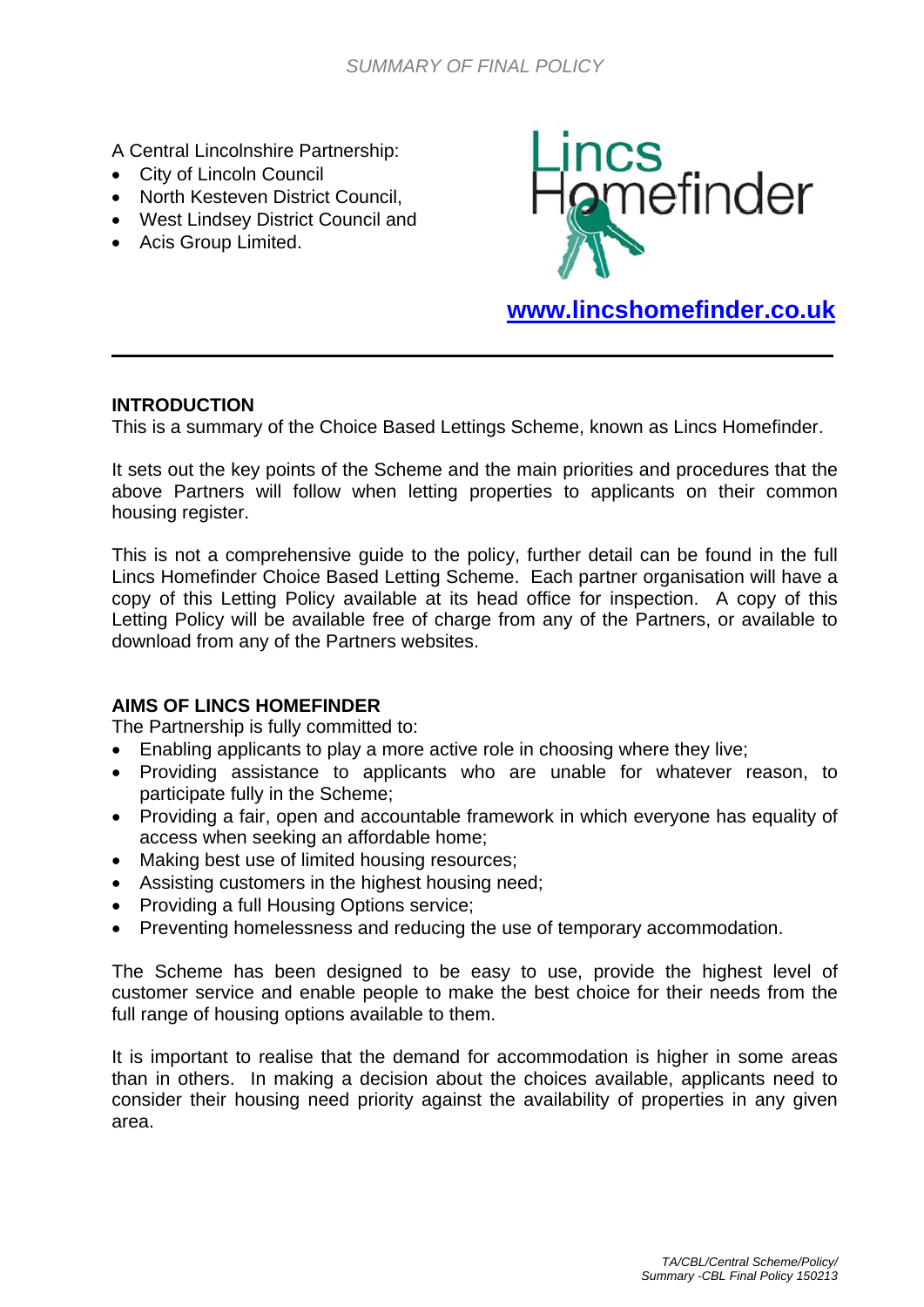### **GENERAL OUTLINE OF HOW LINCS HOMEFINDER WORKS**

Lincs Homefinder provides a new way of letting social housing and promoting a range of housing options. Partners will no longer use the traditional method e.g. 'matching' an applicant to a property, instead applicants will choose the tenure, property and area in which they wish to live.

People who apply to join or are registered with Lincs Homefinder are known as applicants. Applicants are assessed and awarded a banding according to their need. Landlords advertise their vacant properties and invite bids (or expressions of interest) on each property from applicants.

Adverts will contain details of the property and state which applicants are able to bid; including any local connection criteria. Applicants can then bid for the property of their choice as long as they are registered and meet the qualifying criteria.

The successful applicant will be selected from those who have bid for (or told us they are interested in) the property and who meet the qualifying criteria. Selection will be based on the band, followed by applicable date where there is more than one applicant from the same band. The landlord then offers the property to the successful applicant.

Applicants will be advised of the outcome of a vacancy with feedback on the level of demand, banding and length of time waiting for a property. This will help applicants to make more informed choices including other housing options being promoted.

#### **HOUSING OPTIONS**

Due to the high demand on social housing some applicants may have to wait a considerable time before appropriate accommodation is made available to them, particularly in areas of high demand for social housing and/or where the partners has low priority. In some cases, applicants may have little prospect of ever being offered accommodation.

In order to give such applicants a wider choice the Partnership aims to provide information about other appropriate housing options which might be available to them. This might include:

- private rented accommodation
- shared ownership schemes
- mutual exchanges
- mobility schemes
- home improvement schemes or provision of aids and adaptations

This service is available for all applicants, regardless of tenure.

#### **EQUAL OPPORTUNITIES**

The Partnership is committed to the promotion of equality of opportunity for all existing and potential applicants wishing to access Lincs Homefinder. No one will be treated unfairly because of gender, race, colour, ethnic or national origin, religion, disability, marital status, age, sexuality, health or other reason. This list is not exclusive, but indicative of the Partnerships intention and commitment to ensuring equality.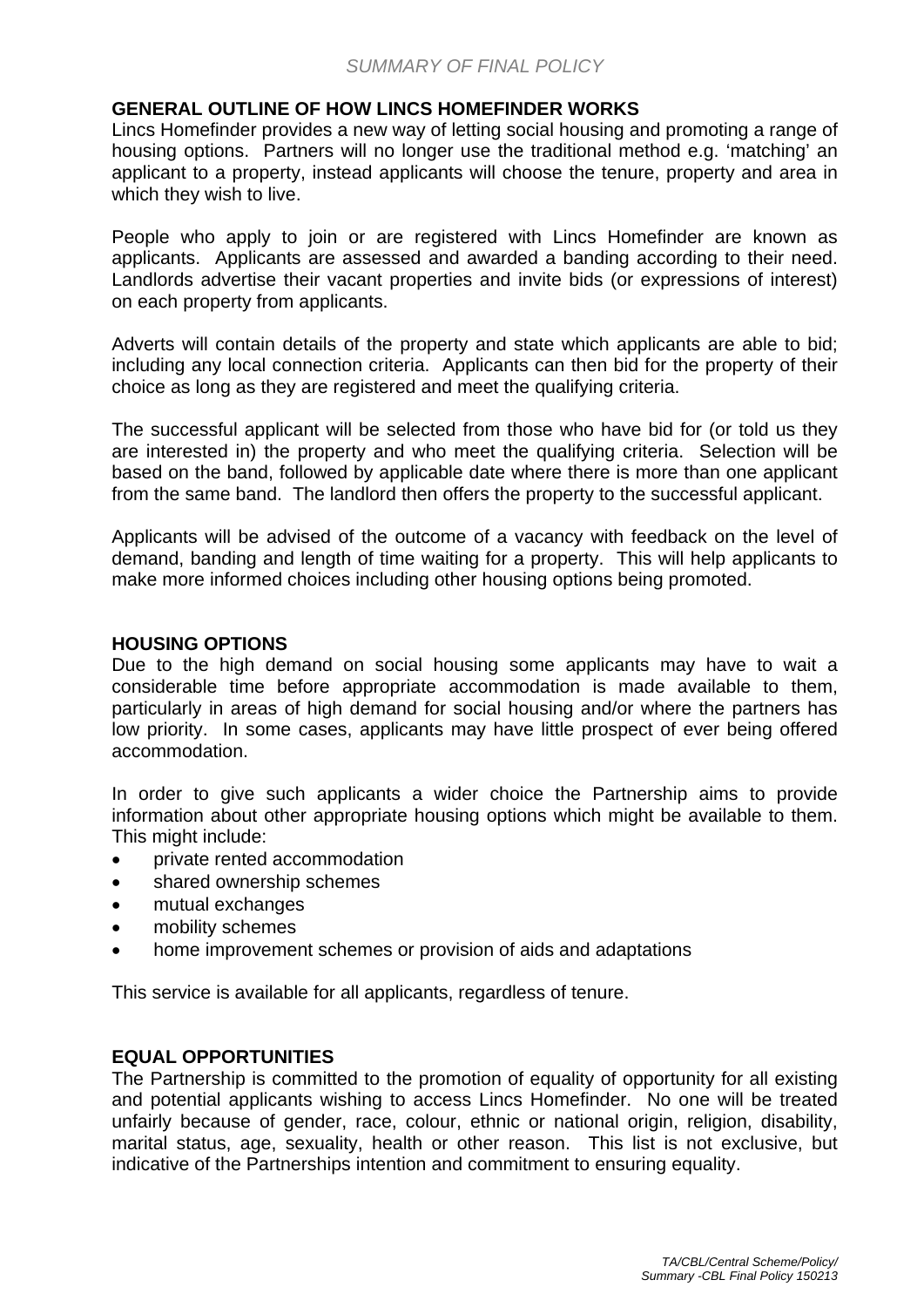# **WHO CAN APPLY**

Anyone has the right to make an application to join Lincs Homefinder, as follows:

- Applicants aged 18 or over (or at least one of the joint applicants)
- Persons not subject to immigration control, taking account of nationality and immigration.
- Persons subject to immigration control who have been granted or have achieved relevant status
- Applications from 16/17 year olds may also be accepted in certain circumstances (special provisions apply).

# **INELIGIBLE AND NON-QUALIFYING APPLICANTS**

Those who **CANNOT** join Lincs Homefinder are:

- Persons who are ineligible to reside in the United Kingdom
- Persons granted exceptional leave to enter or remain, but no recourse to public funds
- Applicants with a history of unacceptable/anti-social behaviour (including significant rent arrears serious enough to make them an unsuitable tenant

Also The following will be considered as non-qualifying persons and therefore unable to join the scheme:

- existing social housing tenants who have not been in their current home for 12months
- applicants with a household member who is considered to demonstrated serious unacceptable behaviour, including significant rent arrears

If an applicant is found to be ineligible or non-qualifying for the Housing Register they may make a fresh application when the grounds for ineligibility no longer apply.

# **HOW TO APPLY**

By making an initial enquiry:

- In person at one of the Partner's offices
- Via the Schemes website [www.lincshomefinder.co.uk](http://www.lincshomefinder.co.uk/)
- By post to one of the Partner's offices

You will then be given a range of information and advice of the options available to you, housing availability, demand and turnover and likely assessment, to help you decide whether to not to complete a full application to join the scheme

# **PROVIDING INFORMATION AND DOCUMENTATION**

Applicants are required to provide proof of their identity e.g. their National Insurance Number(s) and proof of residency for themselves and anyone they wish to be housed with. There is a list of approved documents and an application will not be accepted without this information, failure to provide this information within 28days of the request may change your application date. You may be asked to provide other supporting information so that your application can be processed and assessed correctly.

# **ASSESSMENT OF HOUSING NEEDS AND BANDINGS**

The Partnership has adopted a Banding Scheme to prioritise the current housing needs of applicants. These include the applicant's current accommodation, physical and mental health, mobility, affordability, access and social wellbeing. There are 4 Bands:

• Band 1 (highest priority), Band 2, Band 3 and Band 4 (lowest priority)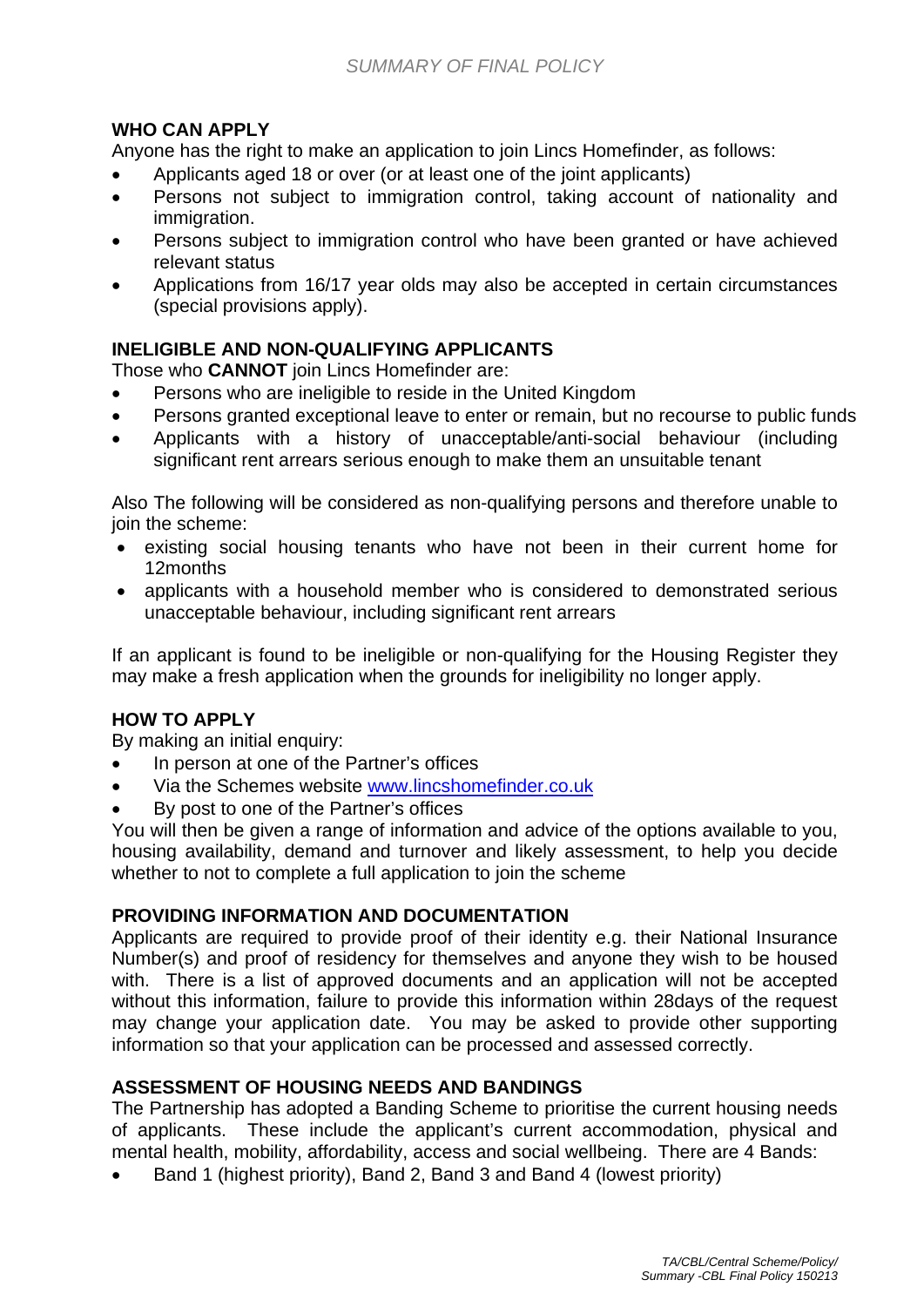# **LOCAL CONNECTION**

To ensure that local housing needs are met, adverts will detail local connection criteria. Applicants can be assessed as having no local connection to any Partner area within the Scheme or a local connection to one or more of the Partner areas. To be considered as having a local connection, one of the following must apply:

- Applicant(s) have been permanently resident in Partner district for the last 6 months
- Applicants have immediate family members who are currently and have been continuously resident for the last FIVE yrs in a partner district. Family members are defined as parents/guardians, adult children or brothers or sisters.
- Have previously lived in any partner district area for a continuous period of TWELVE months (whilst aged 18 or over) in the last FIVE YEARS*.*
- An applicant's main place of work is in a partner's district for a continuous period of TWELVE months.

### **REASONABLE PREFERENCE**

The law states that certain groups of people have 'reasonable preference' within any allocation scheme operated by a local Housing Authority. These groups are:

- People who are homeless (in accordance with relevant legislation)
- People occupying unsanitary or overcrowded housing or otherwise living in unsatisfactory housing conditions
- People who need to move on medical or welfare grounds
- People who need to move to a particular locality in the area, where failure to meet that need would cause hardship (to themselves or to others)
- Those leaving the Armed Forces who are in housing need.

#### **FINANCIAL CAPACITY**

Applicants applying to Lincs Homefinder may be assessed on their ability to resolve their own housing difficulties, for example: by buying a suitable property within the area, carry out improvements or adaptations to their own home to meet their needs. The assessment takes into account your household income, savings and any equity you have.

# **CHANGE OF CIRCUMSTANCES**

Applicants are required to inform the relevant Partner if their personal circumstances change and it may reasonably be expected to have an effect on their Housing Register application. This includes any change in their address or household members.

#### **ASSISTED PERSONS LIST**

Some vulnerable applicants may require help to ensure that they have the same opportunity to access Lincs Homefinder. The Partnership offers an "Assisted List" to allow those who cannot participate fully without assistance, easy access to the scheme. This list will also extend to those who require help with applications to apply, see our "Assisted Persons List" leaflet for more details of what help is available. Examples of those who may require this help include:

- Those with communication difficulties i.e. language / literacy
- Those with access to transport difficulties
- Those with Learning Disabilities
- Those at risk of Domestic Abuse
- Those with a support worker
- Those with sensory / physical disability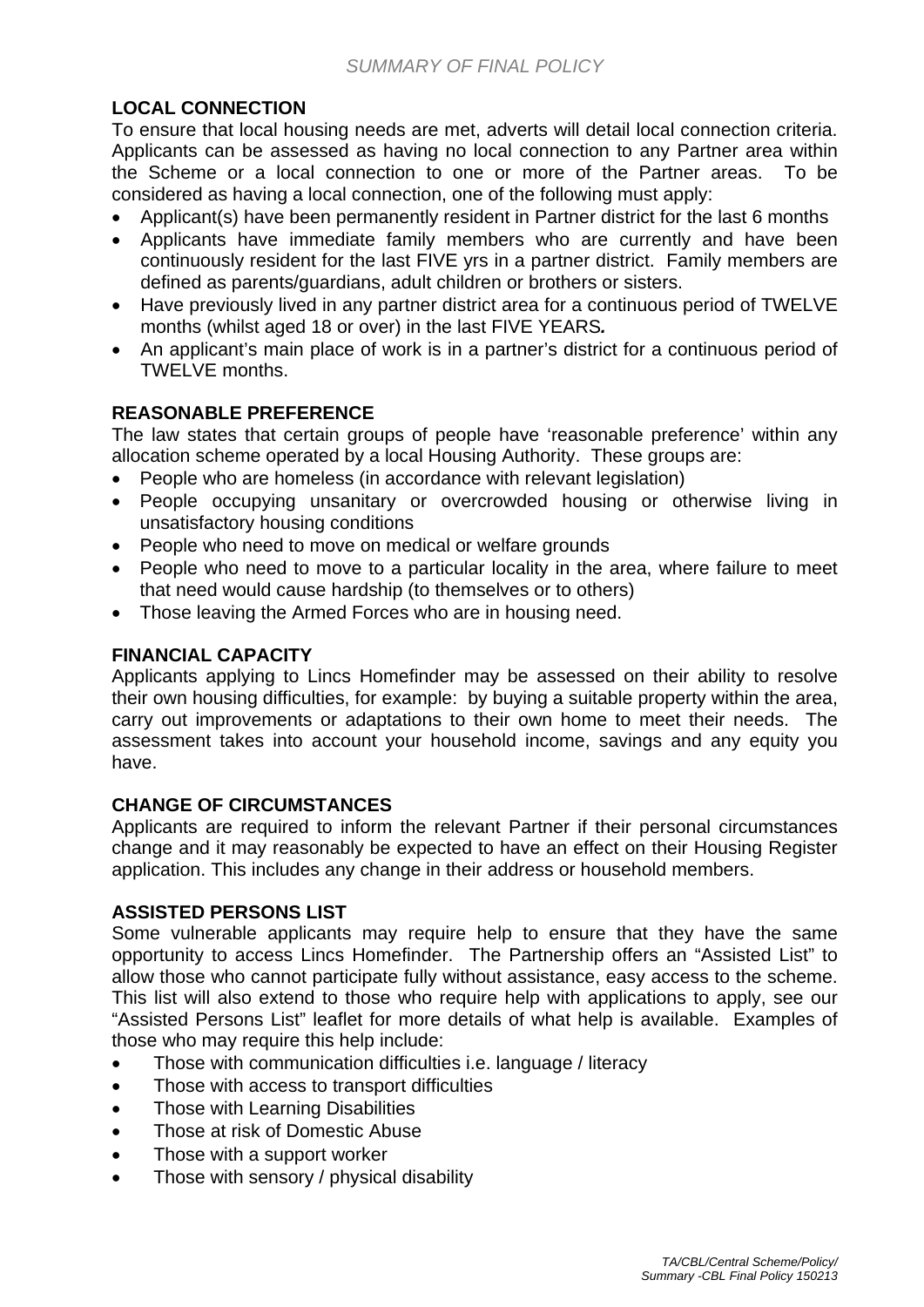# **ADVERTISING OF VACANT PROPERTIES**

Properties will be advertised weekly, starting midnight on Wednesdays and closing noon on Monday. Adverts will include, but not limited to:

- Property address,
- Property type (e.g. house, flat, bungalow) & number of bedrooms
- Rent and service charges
- Heating type
- Local connection criteria, age restrictions, whether or not pets allowed
- Tenure type and landlord (e.g. social rented, shared ownership,)
- Amenities in the area & at property (e.g. parking, local schooling), if available
- Any additional facilities (e.g. adaptations/disabled facilities), if available

Properties will be advertised in the following ways:

- Vacancy List (for vulnerable or assisted persons otherwise a charge may apply)
- Website
- Partners area offices and reception areas

#### **BIDDING FOR A PROPERTY**

Where an applicant meets the criteria they may make up to 2 bids (or expressions of interest) in any cycle which will open for 5 days ie: from 00:01 on Wednesday ending 12noon Monday the following week.

Applicants may use any of the following methods to make a bid:

- Via the website
- By phone or text (texting may not be available immediately)
- By post, but must be received by Partner office befothe end of cycle
- In person at any of the Partners' reception areas
- Through the assisted persons process

Where a property has been advertised and no bids have been received, the property may then be included in another advertising cycle or allocated on a first come first served basis providing that the applicant meets the eligibility criteria.

#### **SELECTION OF SUCCESSFUL BIDS**

The successful applicant will be selected from those who have bid for the property and who meet the qualifying criteria. Selection will be based on eligibility, the relevant needs band, followed by the application or banding date where there is more than one applicant from the same band. The landlord then offers the property to the successful applicant. Applicants may be "passed over", and not offered a tenancy, if any of the following apply:

- Benefited from a disabled facilities or renovation grant within last 5 years
- Benefited from a Right to Buy within the last 3 years
- Has rent arrears and has not maintained regular re-payment for min 13wks, and/or debt remains significant

#### **MAKING AN OFFER**

Applicants will usually be contacted within 3 working days of close of the bid cycle. They will then have up to 2 working days to make a decision to accept the offer. If no response is received, the next shortlisted applicant will be offered the property. It is the applicants responsibility to ensure they provide up to date contact details.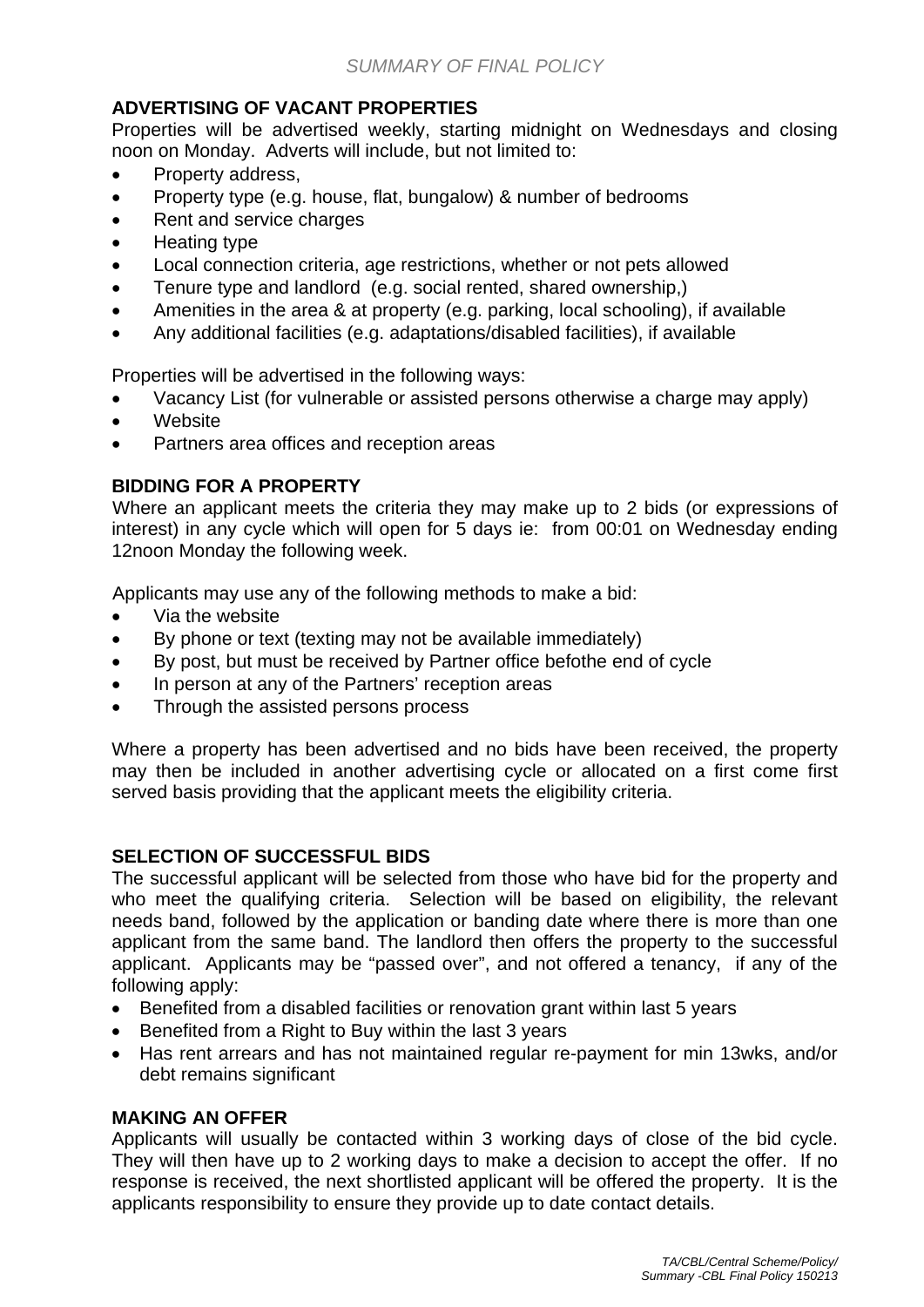### **REFUSAL OF OFFERS**

If an applicant refuses 3 offers they will be asked to attend an interview to discuss their housing requirements. If it is decided that the reasons for refusal are unreasonable their application date may be changed to the date of the last unreasonable refusal

### **NON BIDDING**

All applications within Band 1 will be monitored and additional support will be provided if these applicants fail to make bids for suitable properties advertised. Other applicants who are not making any bids may also be contacted to find out why.

# **DIRECT LETS & PROPERTIES EXCLUDED FROM THE SCHEME**

There will be circumstances where a property may be let outside the scheme by a direct letting, examples include but not limited to:

- Households accepted as homeless who have failed to bid for available properties.
- Existing tenants who need to be re-housed due to redevelopment or major works
- Existing tenants need to move because of a violent incident or the threat of violence that is likely to be carried out.
- Highly supported accommodation are needed or are no longer needed, such as extra care schemes

### **REVIEW OF DECISIONS ON APPLICATIONS OR OFFERS**

All applicants have the right to ask for a review of a decision, if they consider they have been unfairly or unreasonably treated having regard to the provisions of this Lettings Policy. For example, a decision about:

- Refusal or removal from the Scheme
- Type of property applicant is eligible for
- Suitability of accommodation offered
- The Priority Band awarded
- Information that has been taken into account when assessing their application
- Any decision taken in relation to their application

# **MONITORING AND REVIEW OF POLICY**

In order to ensure that Lincs Homefinder is achieving its aims of being as open and accessible as possible to all members of the community, the Partnership will undertake regular monitoring and publish the outcomes

The Scheme will also be reviewed annually to ensure that every application is dealt with fairly and consistently e.g.

- Priority is given to those in the most need
- Adequate priority is given to homeless people and others in need
- To ensure performance meets local and national performance indicators

# **FURTHER INFORMATION AND ENQUIRIES**

If you would like more information or have any queries about how Lincs Homefinder works please contact the Partner covering either the area you live now or the area you want to live.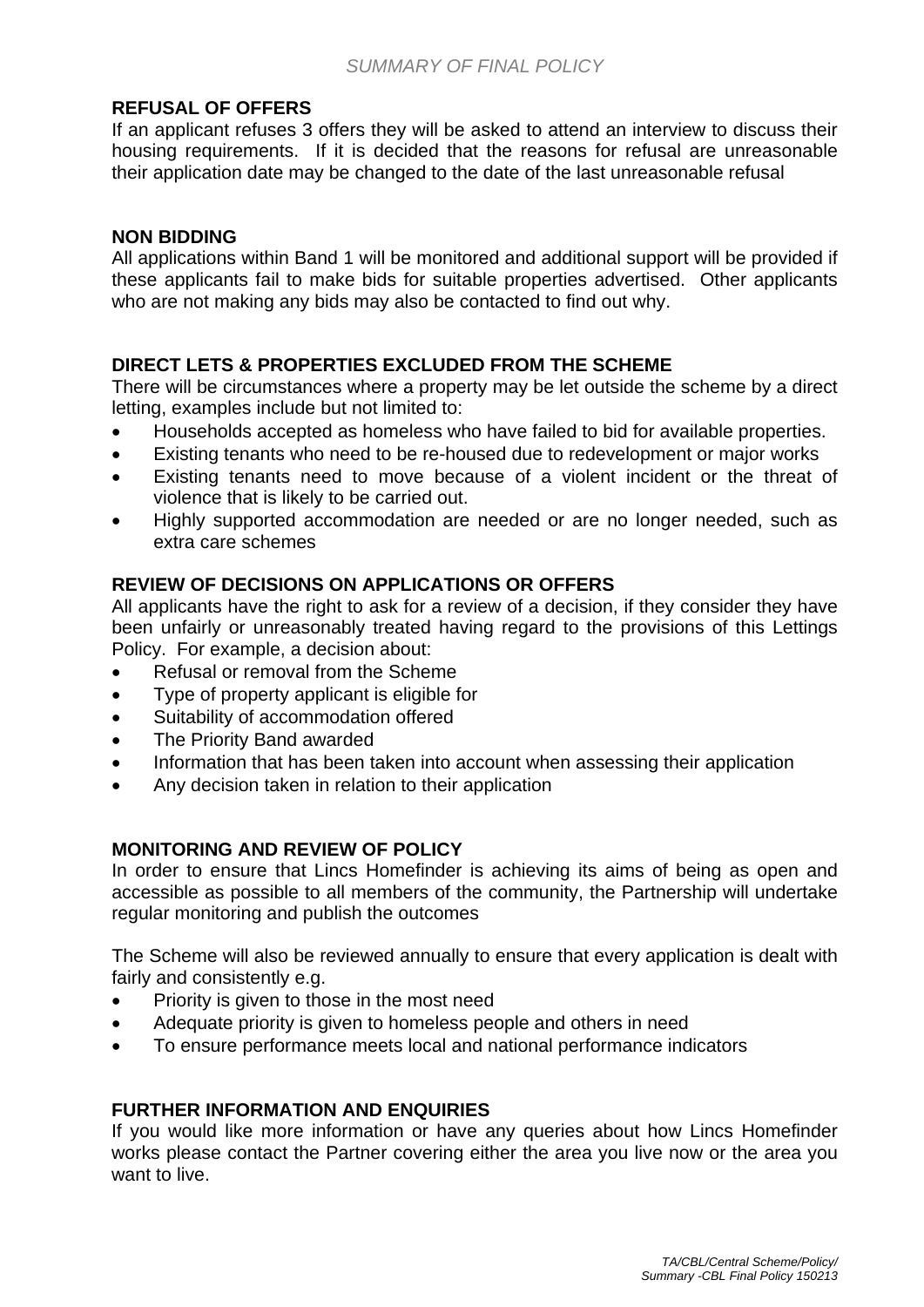# **PROPERTY ELIGIBILITY Type and size of property usually allocated to applicants on the Housing Register**

When letting properties, consideration is given to making the best use of the housing stock, general availability of the property type, local conditions and the applicant(s) urgency for rehousing. It is important that applicants check each property advert for household eligibility before making a bid, as there may be variations between Partners. The Partnership will not allow any offer of tenancy to applicant(s) that will lead to statutory overcrowding upon the creation of a tenancy

| <b>PROPERTY</b><br><b>SIZE</b>                      | <b>HOUSEHOLD COMBINATION CONSIDER FOR AN OFFER</b>                                                                                                                                                                                                                                                                                                                                                                                                                                                                                                                             |  |  |  |
|-----------------------------------------------------|--------------------------------------------------------------------------------------------------------------------------------------------------------------------------------------------------------------------------------------------------------------------------------------------------------------------------------------------------------------------------------------------------------------------------------------------------------------------------------------------------------------------------------------------------------------------------------|--|--|--|
| <b>Bed-sitter</b>                                   | Single person                                                                                                                                                                                                                                                                                                                                                                                                                                                                                                                                                                  |  |  |  |
| 1 bed flat                                          | Single person or couple                                                                                                                                                                                                                                                                                                                                                                                                                                                                                                                                                        |  |  |  |
| 2 bed flat<br>2 bed<br>maisonette                   | • Applicant(s) who are pregnant or with one child, or 2 children of same sex, or children<br>of opposite sex under the age of 7yrs.<br>• Applicant(s) with a proven medical need for a carer to sleep over on regular basis.<br>• Applicant(s) with proven (letter from main carer) regular overnight access to child(ren)<br>• Couple<br>• Single persons (though priority may be given to those with a need for 2 bedrooms)                                                                                                                                                  |  |  |  |
| 3 bed flat<br>3 bed<br>maisonette                   | Applicant(s) with up to 4 children.                                                                                                                                                                                                                                                                                                                                                                                                                                                                                                                                            |  |  |  |
| 1 bed house                                         | Single person or couple                                                                                                                                                                                                                                                                                                                                                                                                                                                                                                                                                        |  |  |  |
| 2 bed house                                         | Applicant(s) who are pregnant or with one child, or 2 children of the same sex, or 2<br>children of opposite sex under the age of 7yrs.                                                                                                                                                                                                                                                                                                                                                                                                                                        |  |  |  |
| 3 bed house                                         | Applicant(s) with 2 or more children.<br>Some Partners may consider those with 1 child                                                                                                                                                                                                                                                                                                                                                                                                                                                                                         |  |  |  |
| 4 bed house<br>Applicant(s) with 3 or more children |                                                                                                                                                                                                                                                                                                                                                                                                                                                                                                                                                                                |  |  |  |
| 1 bed<br>bungalow                                   | Single Person or Couple aged 60+ yrs (age restriction may vary between Partners) or<br>with a permanent medical need for ground floor accommodation.<br>(For designated sheltered schemes applicants must require supported accommodation).                                                                                                                                                                                                                                                                                                                                    |  |  |  |
| 2 bed<br>bungalow                                   | Applicant(s) over 60+yrs (age restriction may vary between Partners) or with a<br>permanent medical need for ground floor accommodation. Eg:<br>• A medical need for a carer to sleep over on a regular basis.<br>• Applicant or couple, with another resident family member residing with them - E.g.<br>son, daughter, brother, sister, parent.<br>• Couple.<br>• Single persons (though priority may be given to those with a need for 2 bedrooms)<br>(for designated, sheltered schemes applicants must require supported accommodation<br>and normally over 60yrs of age) |  |  |  |
| 3 bed<br>bungalow                                   | Applicants with a permanent medical need for ground floor accommodation and require<br>3 bedrooms.                                                                                                                                                                                                                                                                                                                                                                                                                                                                             |  |  |  |
| Specially<br>adapted<br>properties                  | E.g. dwelling with a stair lift, level floor showers, wheelchair access. Households with a<br>proven need for the particular adaptation, having regard to the usual household letting<br>criteria.                                                                                                                                                                                                                                                                                                                                                                             |  |  |  |